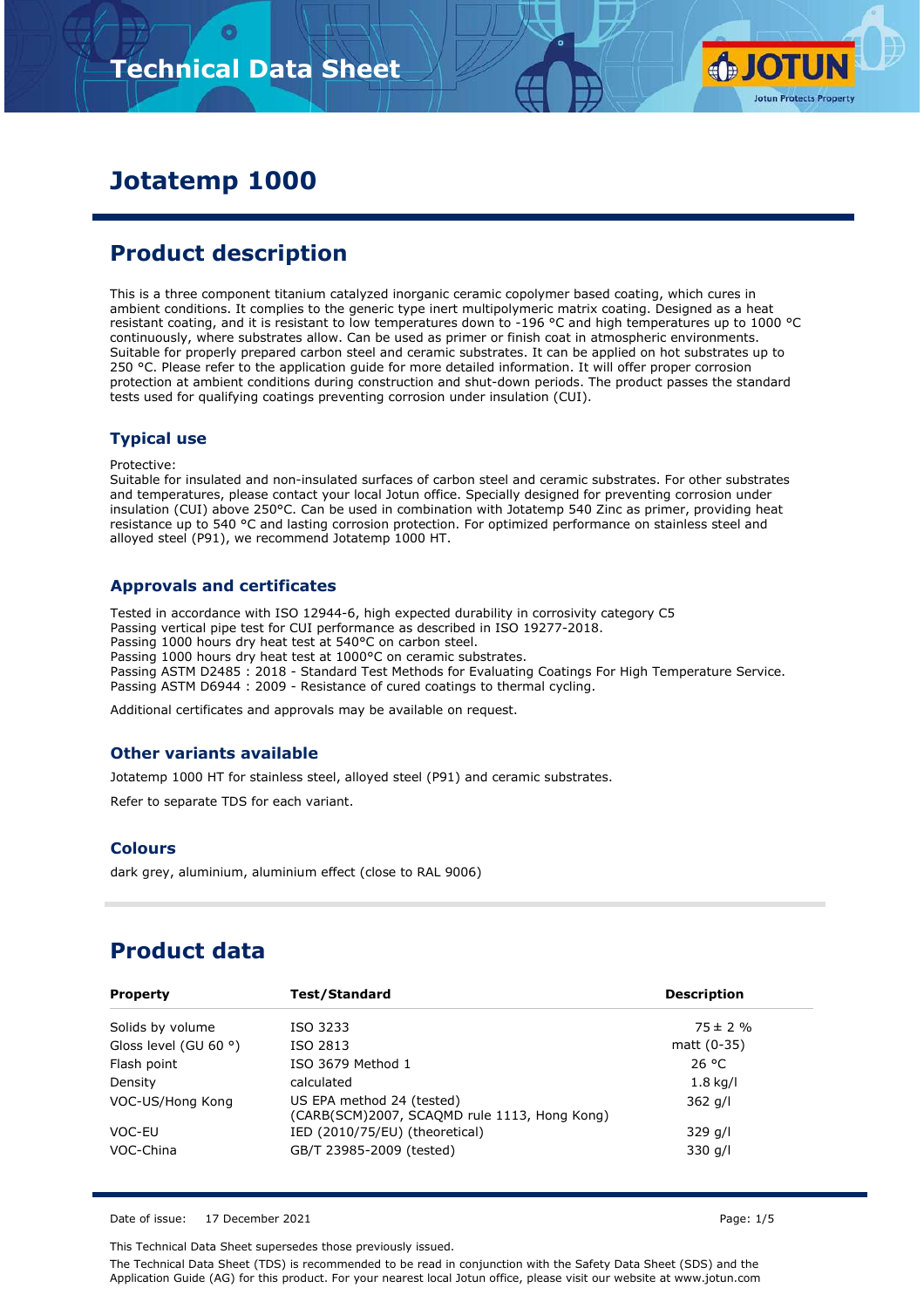# **Technical Data Sheet Jotatemp 1000**



VOC-Korea Korea Clean Air Conservation Act (tested) (Max. thinning ratio included)

401 g/l

The provided data is typical for factory produced products, subject to slight variation depending on colour. All data is valid for mixed paint.

Gloss description: According to Jotun Performance Coatings' definition.

# **Film thickness per coat**

#### **Typical recommended specification range**

| Dry film thickness         |  | $100 - 150$ um              |  |
|----------------------------|--|-----------------------------|--|
| Wet film thickness         |  | 130 - 200 µm                |  |
| Theoretical spreading rate |  | $7.5 - 5$ m <sup>2</sup> /l |  |

In one-coat systems, dry film thickness up to 200 µm can be applied.

## **Surface preparation**

To secure lasting adhesion to the subsequent product all surfaces shall be clean, dry and free from any contamination.

#### **Surface preparation summary table**

|                    | <b>Surface preparation</b>                      |                                                 |  |  |
|--------------------|-------------------------------------------------|-------------------------------------------------|--|--|
| <b>Substrate</b>   | Minimum                                         | Recommended                                     |  |  |
| Carbon steel       | St 2 (ISO 8501-1).                              | Sa 2½ (ISO 8501-1).                             |  |  |
| Ceramic substrates | The surface shall be clean and dry.             | The surface shall be clean and dry.             |  |  |
| Coated surfaces    | Clean, dry and undamaged compatible<br>coating. | Clean, dry and undamaged compatible<br>coating. |  |  |

# **Application**

### **Application methods**

The product can be applied by

Spray: Use airless spray.

Brush: Recommended for stripe coating and small areas. Care must be taken to achieve the specified dry film thickness.

Date of issue: 17 December 2021 **Page: 2/5** 

This Technical Data Sheet supersedes those previously issued.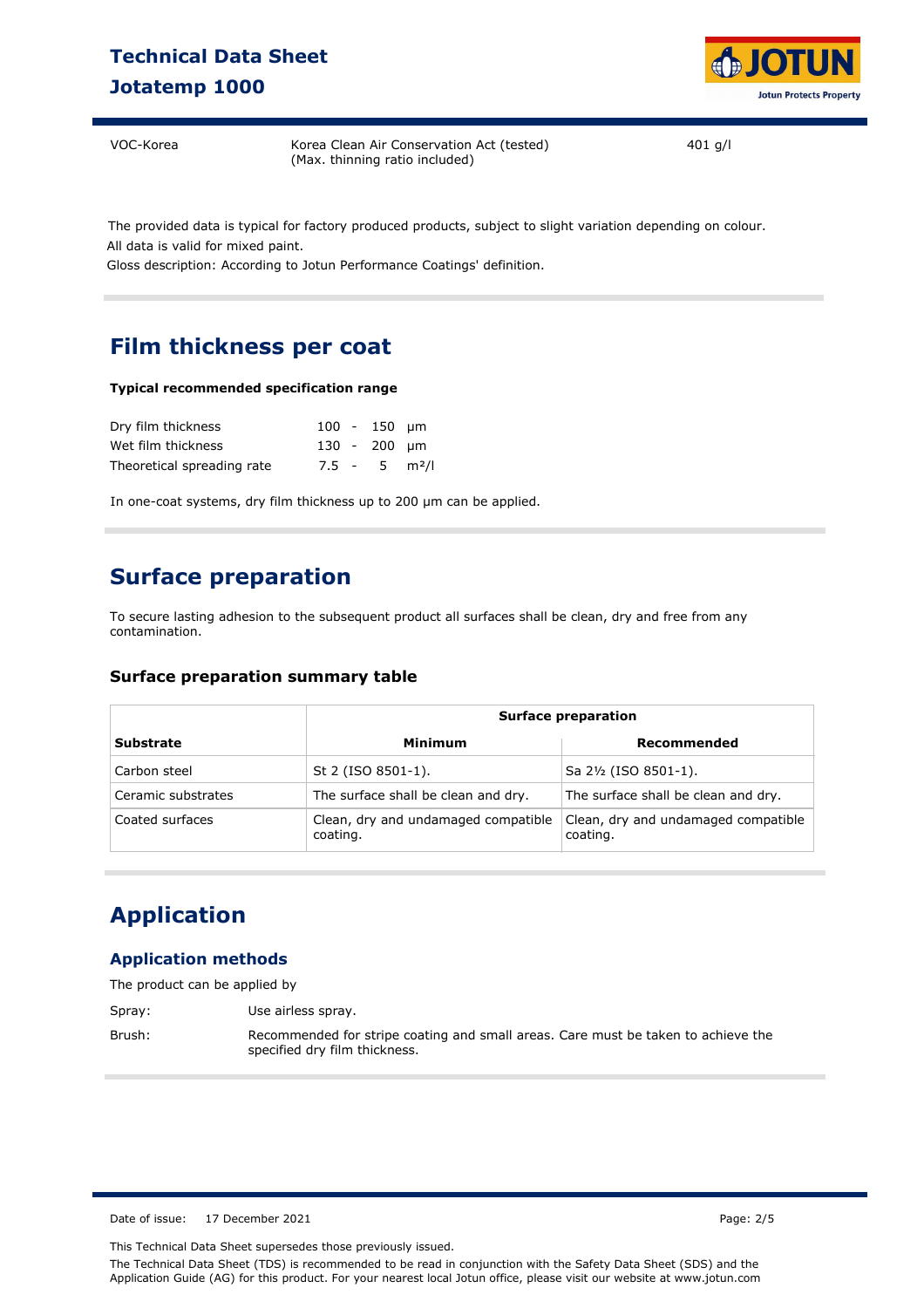

### **Product mixing ratio (by volume)**

| Jotatemp 1000 Comp A | $110$ part(s)    |
|----------------------|------------------|
| Jotatemp 1000 Comp B | 1 part $(s)$     |
| Jotatemp 1000 Comp C | $2.5$ part $(s)$ |

Mix component A and component C thoroughly before adding component B.

#### **Thinner/Cleaning solvent**

Thinner: Jotun Thinner No. 7 / Jotun Thinner No. 10

To achieve the best spraying properties the product can be thinned 3-5% by volume before application.

**Note:** Korean VOC regulation "Korea Clean Air Conservation Act" and its corresponding thinning limit will prevail over recommended thinning volumes.

#### **Guiding data for airless spray**

| Nozzle tip (inch/1000):       | 17-23            |
|-------------------------------|------------------|
| Pressure at nozzle (minimum): | 150 bar/2100 psi |

## **Drying and Curing time**

| Substrate temperature     |      | 10 °C 15 °C 23 °C 40 °C 100 °C |                       |  |
|---------------------------|------|--------------------------------|-----------------------|--|
| Surface (touch) dry       |      | 5.5 h 3 h 2.5 h 1.5 h 15 min   |                       |  |
| Walk-on-dry               | 24 h |                                | 18 h 6 h 3.5 h 15 min |  |
| Dry to over coat, minimum | 24 h |                                | 18h 6h 3.5h 0min      |  |
| Dried/cured for service   | 4 d  |                                | 3d 24h 18h 15 min     |  |

For maximum overcoating intervals, refer to the Application Guide (AG) for this product.

Due to the fast evarporation above 100°C, instant drying is expected. Drying and curing times are determined under controlled temperatures and relative humidity below 85 %, and at average of the DFT range for the product.

Surface (touch) dry: The state of drying when slight pressure with a finger does not leave an imprint or reveal tackiness.

Walk-on-dry: Minimum time before the coating can tolerate normal foot traffic without permanent marks, imprints or other physical damage.

Dry to over coat, minimum: The recommended shortest time before the next coat can be applied.

Dried/cured for service: Minimum time before the coating can be permanently exposed to the intended environment/medium.

Date of issue: 17 December 2021 **Page: 3/5** Page: 3/5

This Technical Data Sheet supersedes those previously issued.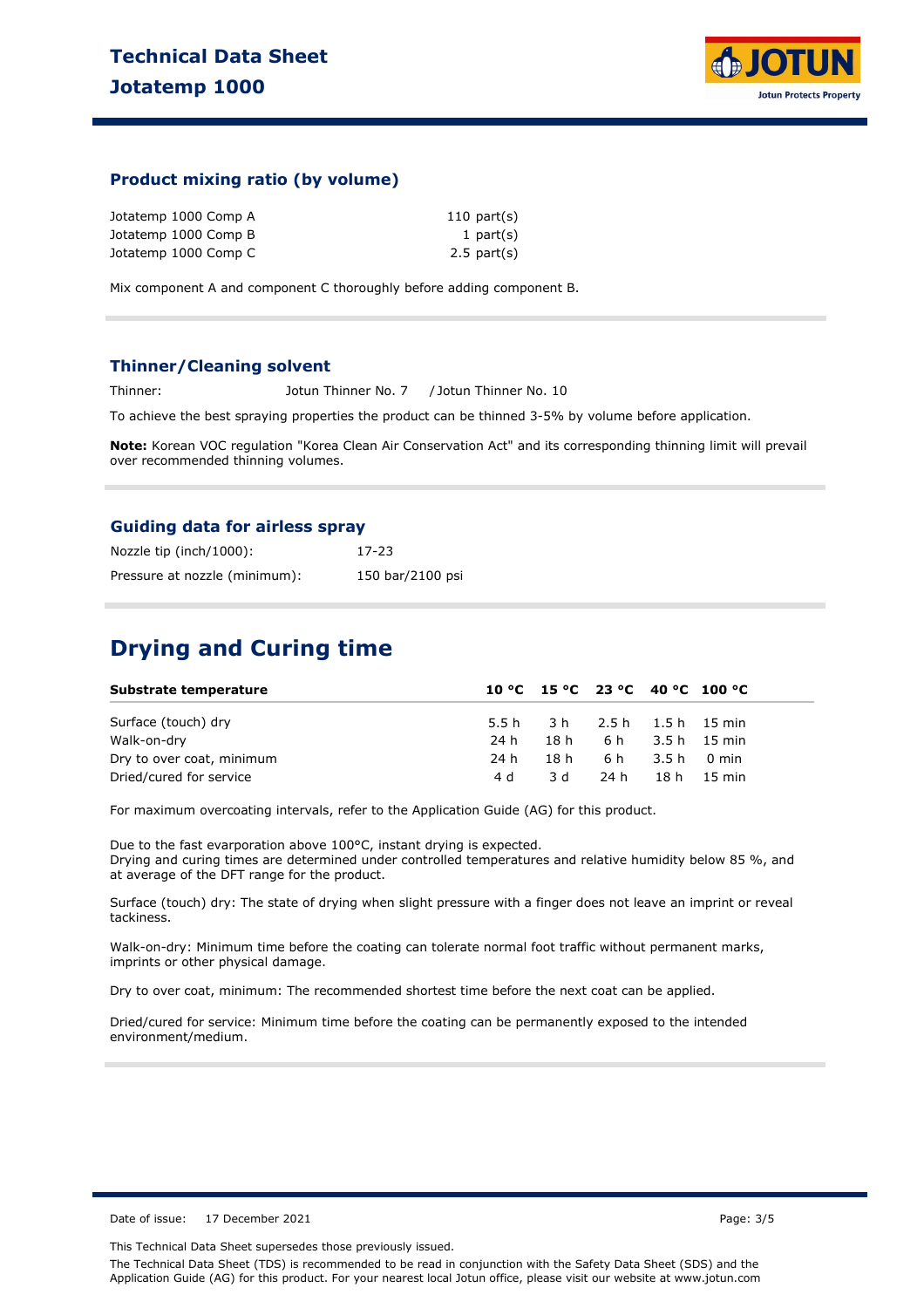

### **Induction time and Pot life**

| <b>Paint temperature</b> |      |     | 10 °C 15 °C 23 °C 40 °C |     |
|--------------------------|------|-----|-------------------------|-----|
| Pot life                 | 10 h | 8 h | 6 h                     | 4 h |

### **Heat resistance**

Carbon steel: Continuous: 540°C

Ceramic substrates: Continuous: 1000°C

The continuous operational temperature limits are based on the substrate's heat resistant properties.

# **Product compatibility**

Depending on the actual exposure of the coating system, various primers and topcoats can be used in combination with this product. Some examples are shown below. Contact Jotun for specific system recommendation.

| Previous coat:   | zinc silicate, inert multipolymeric matrix, itself |
|------------------|----------------------------------------------------|
| Subsequent coat: | silicone, itself                                   |

# **Packaging (typical)**

|                      | <b>Volume</b> | <b>Size of containers</b> |
|----------------------|---------------|---------------------------|
|                      | (litres)      | (litres)                  |
| Jotatemp 1000 Comp A | 4.4           | 5                         |
| Jotatemp 1000 Comp B | 0.04          | 0.25                      |
| Jotatemp 1000 Comp C | 0.1           |                           |

The volume stated is for factory made colours. Note that local variants in pack size and filled volumes can vary due to local regulations.

### **Storage**

The product must be stored in accordance with national regulations. Keep the containers in a dry, cool, well ventilated space and away from sources of heat and ignition. Containers must be kept tightly closed. Handle with care.

Storage temperature not to exceed 40 °C.

### **Shelf life at 23 °C**

Jotatemp 1000 Comp A 12 month(s)

Date of issue: 17 December 2021 **Page: 4/5** 

This Technical Data Sheet supersedes those previously issued.

The Technical Data Sheet (TDS) is recommended to be read in conjunction with the Safety Data Sheet (SDS) and the Application Guide (AG) for this product. For your nearest local Jotun office, please visit our website at www.jotun.com